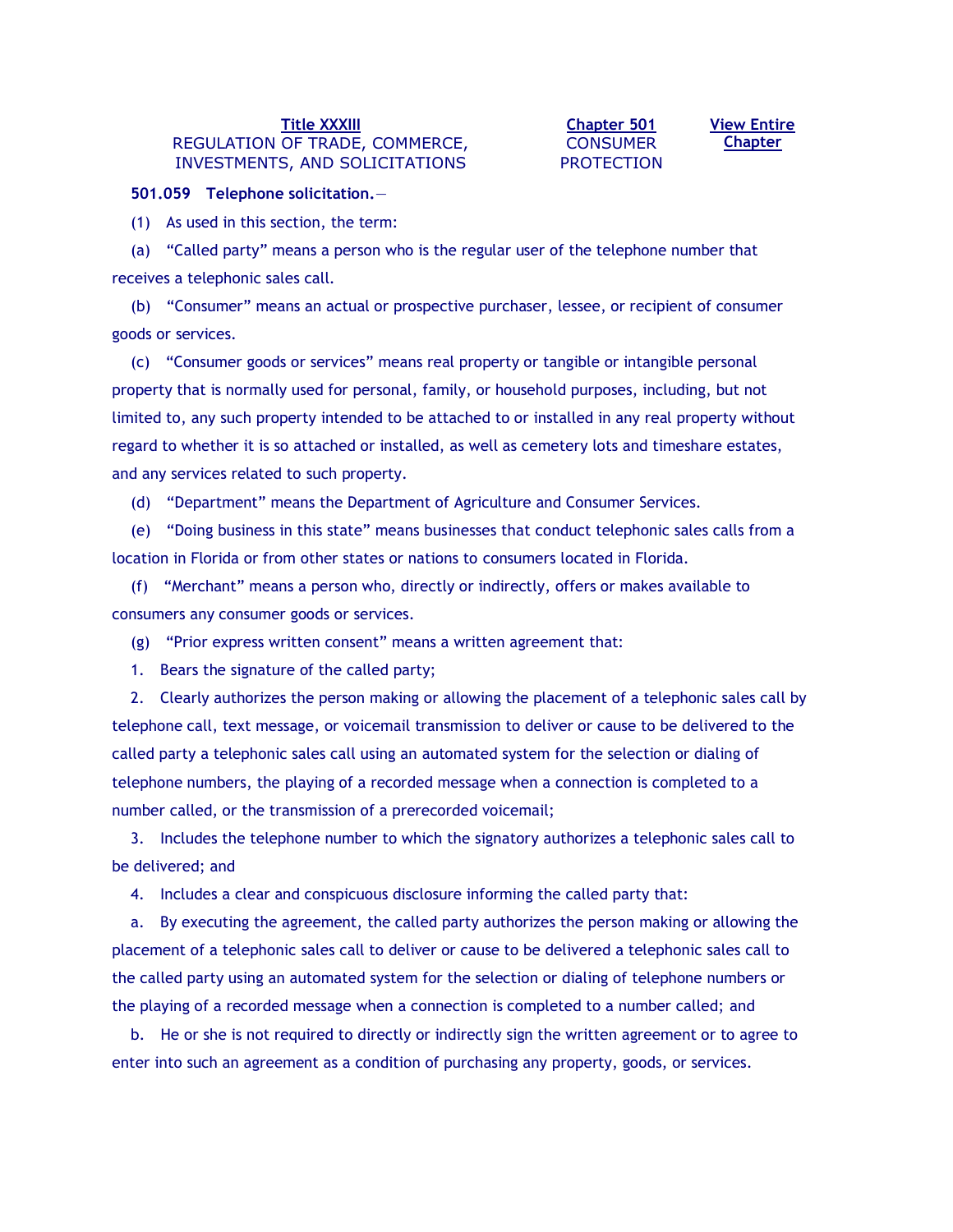(h) "Signature" includes an electronic or digital signature, to the extent that such form of signature is recognized as a valid signature under applicable federal law or state contract law.

(i) "Telephone solicitor" means a natural person, firm, organization, partnership, association, or corporation, or a subsidiary or affiliate thereof, doing business in this state, who makes or causes to be made a telephonic sales call, including, but not limited to, calls made by use of automated dialing or recorded message devices.

(j) "Telephonic sales call" means a telephone call, text message, or voicemail transmission to a consumer for the purpose of soliciting a sale of any consumer goods or services, soliciting an extension of credit for consumer goods or services, or obtaining information that will or may be used for the direct solicitation of a sale of consumer goods or services or an extension of credit for such purposes.

(k) "Unsolicited telephonic sales call" means a telephonic sales call other than a call made:

1. In response to an express request of the person called;

2. Primarily in connection with an existing debt or contract, if payment or performance of such debt or contract has not been completed at the time of such call;

3. To a person with whom the telephone solicitor has a prior or existing business relationship; or

4. By a newspaper publisher or his or her agent or employee in connection with his or her business.

(l) "Voicemail transmission" means technologies that deliver a voice message directly to a voicemail application, service, or device.

(2) Any telephone solicitor who makes an unsolicited telephonic sales call to a residential, mobile, or telephonic paging device telephone number shall identify himself or herself by his or her true first and last names and the business on whose behalf he or she is soliciting immediately upon making contact by telephone with the person who is the object of the telephone solicitation.

(3)(a) If any residential, mobile, or telephonic paging device telephone subscriber notifies the department of his or her desire to be placed on a "no sales solicitation calls" listing indicating that the subscriber does not wish to receive unsolicited telephonic sales calls, the department shall place the subscriber on that listing.

(b) The department shall update its "no sales solicitation calls" listing upon receipt of initial consumer subscriptions or renewals and provide this listing for a fee to telephone solicitors upon request.

(c) All fees imposed pursuant to this section shall be deposited in the General Inspection Trust Fund for the administration of this section.

(d) If the Federal Trade Commission, pursuant to 15 U.S.C. s. 6102(a), establishes a national database that lists the telephone numbers of subscribers who object to receiving telephone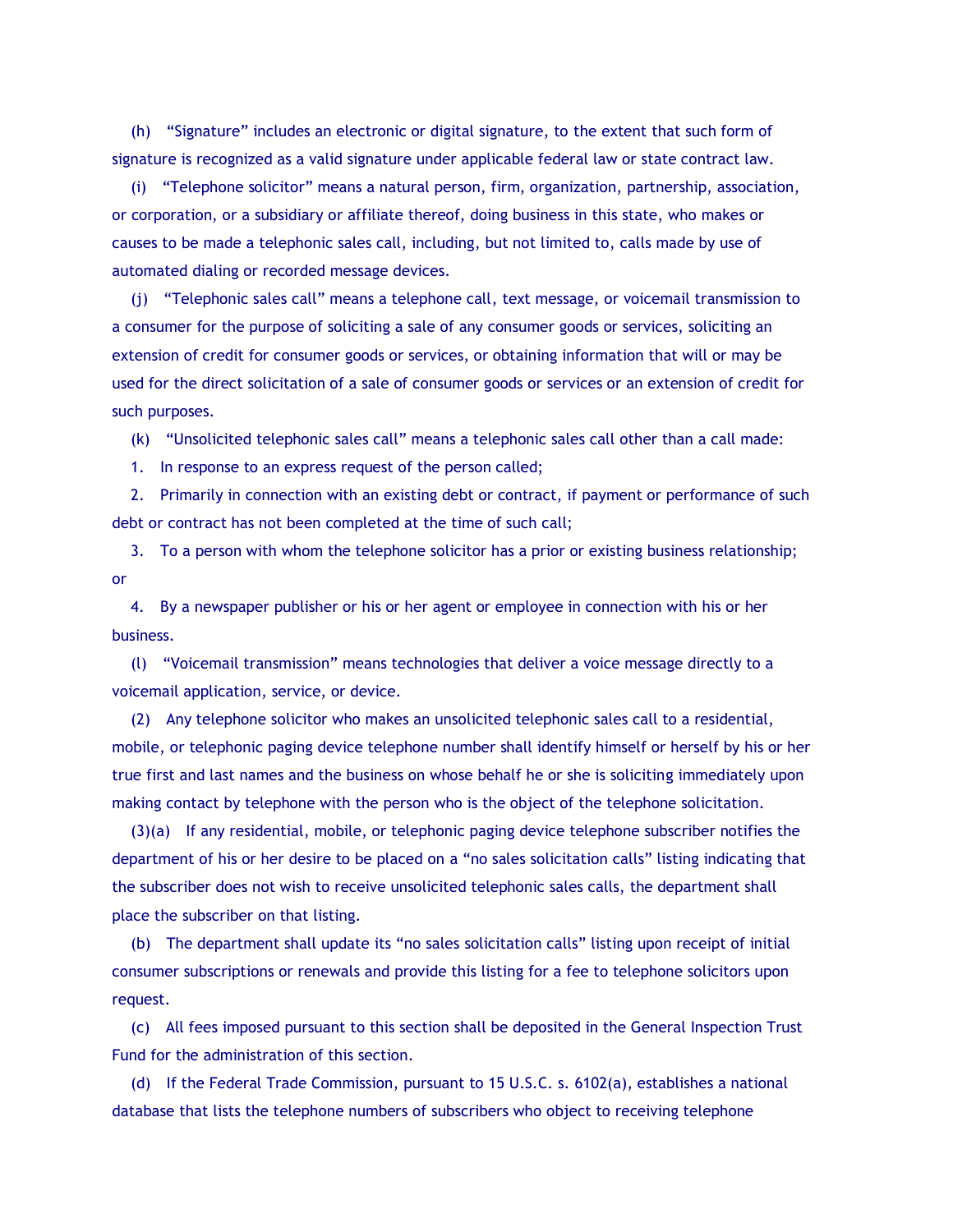solicitations, the department shall include those listings from the national database which relate to Florida in the listing established under this section.

(4) No telephone solicitor shall make or cause to be made any unsolicited telephonic sales call to any residential, mobile, or telephonic paging device telephone number if the number for that telephone appears in the then-current quarterly listing published by the department. Any telephone solicitor or person who offers for sale any consumer information which includes residential, mobile, or telephonic paging device telephone numbers, except directory assistance and telephone directories sold by telephone companies and organizations exempt under s. 501(c)(3) or (6) of the Internal Revenue Code, shall screen and exclude those numbers which appear on the division's then-current "no sales solicitation calls" list. This subsection does not apply to any person licensed pursuant to chapter 475 who calls an actual or prospective seller or lessor of real property when such call is made in response to a yard sign or other form of advertisement placed by the seller or lessor.

(5) A telephone solicitor or other person may not initiate an outbound telephone call, text message, or voicemail transmission to a consumer, business, or donor or potential donor who has previously communicated to the telephone solicitor or other person that he or she does not wish to receive an outbound telephone call, text message, or voicemail transmission:

(a) Made by or on behalf of the seller whose goods or services are being offered; or

(b) Made on behalf of a charitable organization for which a charitable contribution is being solicited.

(6)(a) A contract made pursuant to a telephonic sales call is not valid and enforceable against a consumer unless made in compliance with this subsection.

(b) A contract made pursuant to a telephonic sales call:

1. Shall be reduced to writing and signed by the consumer.

2. Shall comply with all other applicable laws and rules.

3. Shall match the description of goods or services as principally used in the telephone solicitations.

4. Shall contain the name, address, and telephone number of the seller, the total price of the contract, and a detailed description of the goods or services being sold.

5. Shall contain, in bold, conspicuous type, immediately preceding the signature, the following statement:

"You are not obligated to pay any money unless you sign this contract and return it to the seller."

6. May not exclude from its terms any oral or written representations made by the telephone solicitor to the consumer in connection with the transaction.

(c) The provisions of this subsection do not apply to contractual sales regulated under other sections of the Florida Statutes, or to the sale of financial services, security sales, or sales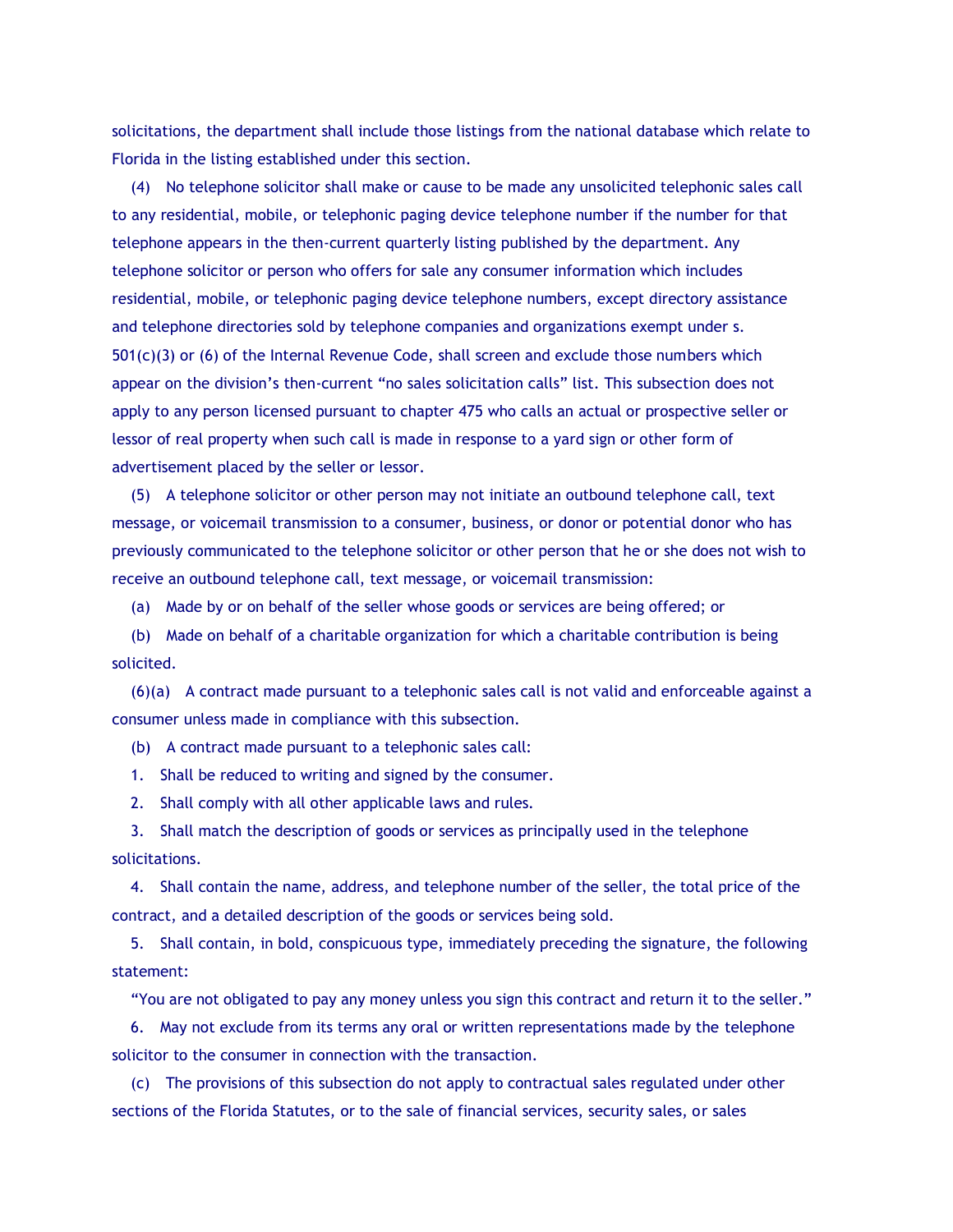transacted by companies or their wholly owned subsidiaries or agents, which companies are regulated by chapter 364, or to the sale of cable television services to the duly franchised cable television operator's existing subscribers within that cable television operator's franchise area, or to any sales where no prior payment is made to the merchant and an invoice accompanies the goods or services allowing the consumer 7 days to cancel or return without obligation for any payment.

(7)(a) A merchant who engages a telephone solicitor to make or cause to be made a telephonic sales call shall not make or submit any charge to the consumer's credit card account or make or cause to be made any electronic transfer of funds until after the merchant receives from the consumer a copy of the contract, signed by the purchaser, which complies with this section.

(b) A merchant who conducts a credit card account transaction pursuant to this section shall be subject to the provisions of s. [817.62.](http://www.leg.state.fl.us/statutes/index.cfm?App_mode=Display_Statute&Search_String=501.059&URL=0800-0899/0817/Sections/0817.62.html)

(c) The provisions of this subsection do not apply to a transaction:

1. Made in accordance with prior negotiations in the course of a visit by the consumer to a merchant operating a retail business establishment which has a fixed permanent location and where consumer goods are displayed or offered for sale on a continuing basis;

2. In which the consumer may obtain a full refund for the return of undamaged and unused goods or a cancellation of services notice to the seller within 7 days after receipt by the consumer, and the seller will process the refund within 30 days after receipt of the returned merchandise by the consumer;

3. In which the consumer purchases goods or services pursuant to an examination of a television, radio, or print advertisement or a sample, brochure, or catalog of the merchant that contains:

a. The name, address, and telephone number of the merchant;

b. A description of the goods or services being sold; and

c. Any limitations or restrictions that apply to the offer; or

4. In which the merchant is a bona fide charitable organization or a newspaper as defined in chapter 50.

(8)(a) A person may not make or knowingly allow a telephonic sales call to be made if such call involves an automated system for the selection or dialing of telephone numbers or the playing of a recorded message when a connection is completed to a number called without the prior express written consent of the called party.

(b) It shall be unlawful for any person who makes a telephonic sales call or causes a telephonic sales call to be made to fail to transmit or cause not to be transmitted the originating telephone number and, when made available by the telephone solicitor's carrier, the name of the telephone solicitor to any caller identification service in use by a recipient of a telephonic sales call.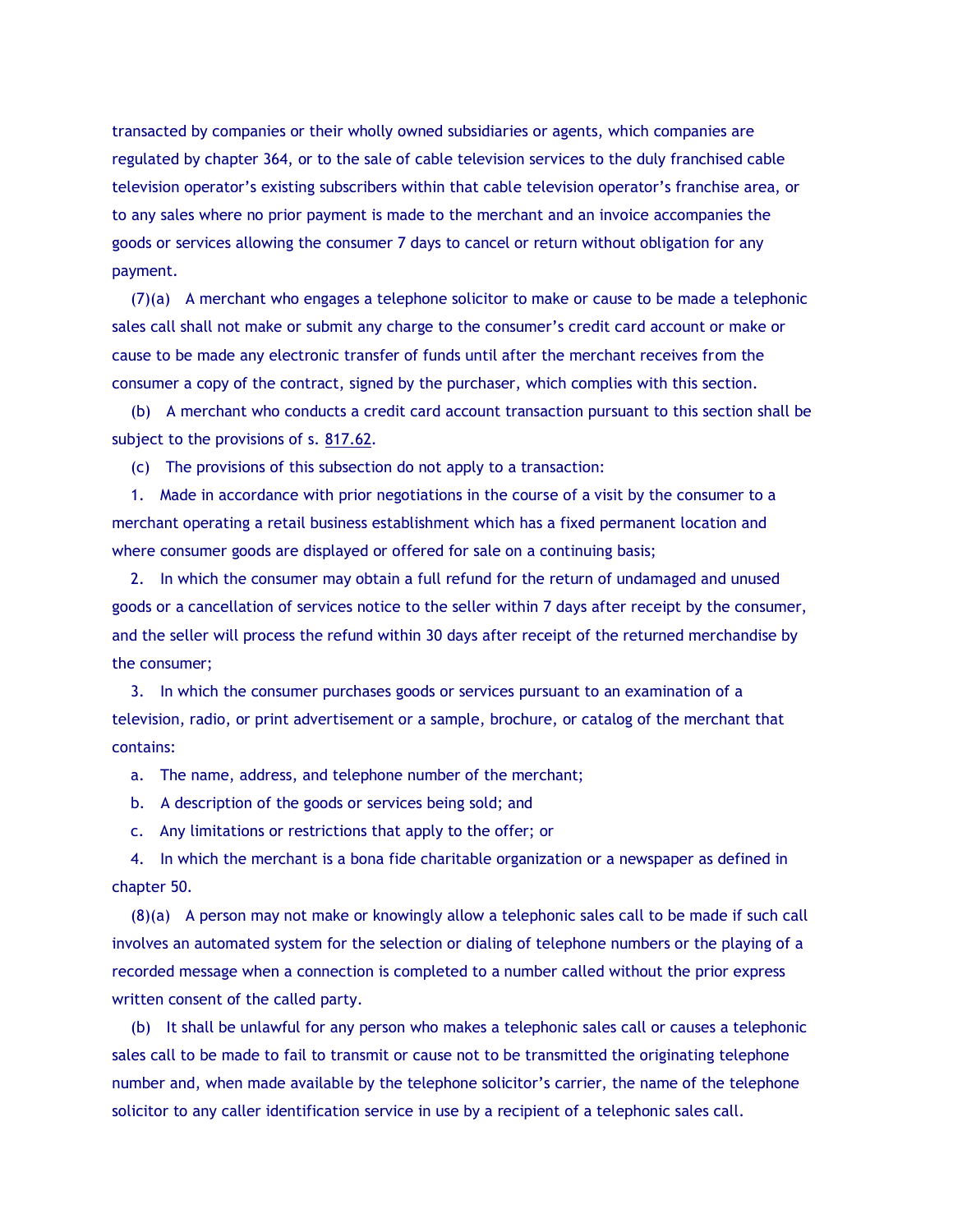However, it is not a violation to substitute, for the name and telephone number used in or billed for making the call, the name of the seller on behalf of which a telephonic sales call is placed and the seller's customer service telephone number, which is answered during regular business hours. If a telephone number is made available through a caller identification service as a result of a telephonic sales call, the solicitor must ensure that telephone number is capable of receiving telephone calls and must connect the original call recipient, upon calling such number, to the telephone solicitor or to the seller on behalf of which a telephonic sales call was placed. For purposes of this section, the term "caller identification service" means a service that allows a telephone subscriber to have the telephone number and, where available, the name of the calling party transmitted contemporaneously with the telephone call and displayed on a device in or connected to the subscriber's telephone.

(c) It shall be unlawful for any person who makes a telephonic sales call or causes a telephonic sales call to be made to intentionally alter the voice of the caller in an attempt to disguise or conceal the identity of the caller in order to defraud, confuse, or financially or otherwise injure the recipient of a telephonic sales call or in order to obtain personal information from the recipient of a telephonic sales call which may be used in a fraudulent or unlawful manner.

(d) There is a rebuttable presumption that a telephonic sales call made to any area code in this state is made to a Florida resident or to a person in this state at the time of the call.

(9)(a) The department shall investigate any complaints received concerning violations of this section. If, after investigating a complaint, the department finds that there has been a violation of this section, the department or the Department of Legal Affairs may bring an action to impose a civil penalty and to seek other relief, including injunctive relief, as the court deems appropriate against the telephone solicitor. The civil penalty shall be in the Class IV category pursuant to s. [570.971](http://www.leg.state.fl.us/statutes/index.cfm?App_mode=Display_Statute&Search_String=501.059&URL=0500-0599/0570/Sections/0570.971.html) for each violation and shall be deposited in the General Inspection Trust Fund if the action or proceeding was brought by the department, or the Legal Affairs Revolving Trust Fund if the action or proceeding was brought by the Department of Legal Affairs. This civil penalty may be recovered in any action brought under this part by the department, or the department may terminate any investigation or action upon agreement by the person to pay a stipulated civil penalty. The department or the court may waive any civil penalty if the person has previously made full restitution or reimbursement or has paid actual damages to the consumers who have been injured by the violation.

(b) The department may, as an alternative to the civil penalties provided in paragraph (a), impose an administrative fine in the Class III category pursuant to s. [570.971](http://www.leg.state.fl.us/statutes/index.cfm?App_mode=Display_Statute&Search_String=501.059&URL=0500-0599/0570/Sections/0570.971.html) for each act or omission that constitutes a violation of this section. An administrative proceeding that could result in the entry of an order imposing an administrative penalty must be conducted pursuant to chapter 120.